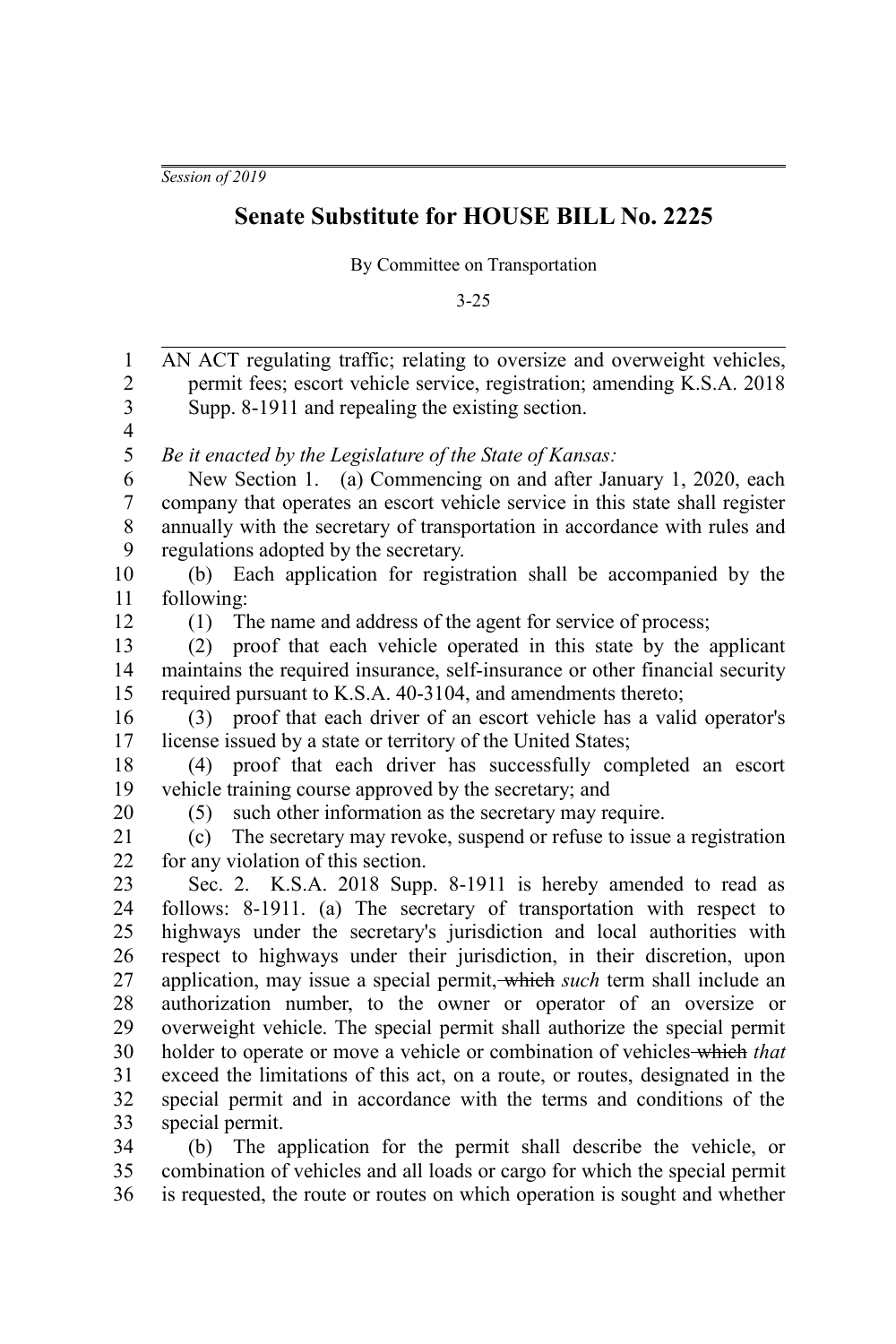a single trip or annual operation is requested. One special permit may be issued for a vehicle or combination of vehicles, that are both oversize and overweight. A special permit under this section may be for a single trip or for annual operation. The special permit shall designate the route or routes that may be used and any other terms, conditions or restrictions deemed necessary. The secretary of transportation shall charge a fee for each permit or authorization number issued as provided for in subsection (f). No permit shall be required to authorize the moving or operating upon any highway, by an implement dealer, as defined in K.S.A. 2018 Supp. 8-1918, and amendments thereto, or employee thereof who possesses an annual permit and following all conditions set forth in K.S.A. 2018 Supp. 8-1918, and amendments thereto, of farm tractors, combines, fertilizer dispensing equipment or other farm machinery, or machinery being transported to be used for terracing or soil or water conservation work upon farms. No permit shall be required to authorize the moving or operating upon any highway of farm tractors, combines, fertilizer dispensing equipment or other farm machinery, or machinery being transported to be used for terracing or soil or water conservation work upon farms, or vehicles owned by counties, cities and other political subdivisions of the state, except that this sentence shall not: (1) Exempt trucks owned by counties, cities and other political subdivisions specifically designed and equipped and used exclusively for garbage, refuse or solid waste disposal operations from the maximum gross weight limitations contained in the table in K.S.A. 8-1909, and amendments thereto; or (2) authorize travel on interstate highways. 1 2 3 4 5 6 7 8 9 10 11 12 13 14 15 16 17 18 19 20 21 22 23 24 25

(c) A permit shall be valid only when the registration on the power unit is equal to or exceeds the total gross weight of the vehicle. When the gross weight of the vehicle exceeds the upper limit of the available registration, the maximum amount of registration must be purchased. The provisions of this subsection shall not apply to a wrecker or tow truck, as defined in K.S.A. 66-1329, and amendments thereto, and registered in accordance with the provisions of K.S.A. 8-143, and amendments thereto. 26 27 28 29 30 31 32

(d) The secretary or local authority may issue or withhold the permit at the secretary's or local authority's discretion or may limit the number of trips, or establish seasonal or other time limitations within which the vehicles described may be operated on the highways, or may otherwise limit or prescribe conditions of operations of such vehicle or combination of vehicles, when necessary to assure against undue damage to the road. The secretary or local authority may require such undertaking or other security as may be deemed necessary to compensate for any injury to any roadway or road structure. 33 34 35 36 37 38 39 40 41

(e) Every permit shall be carried in the vehicle or combination of vehicles to which it refers and shall be open to inspection by any police 42 43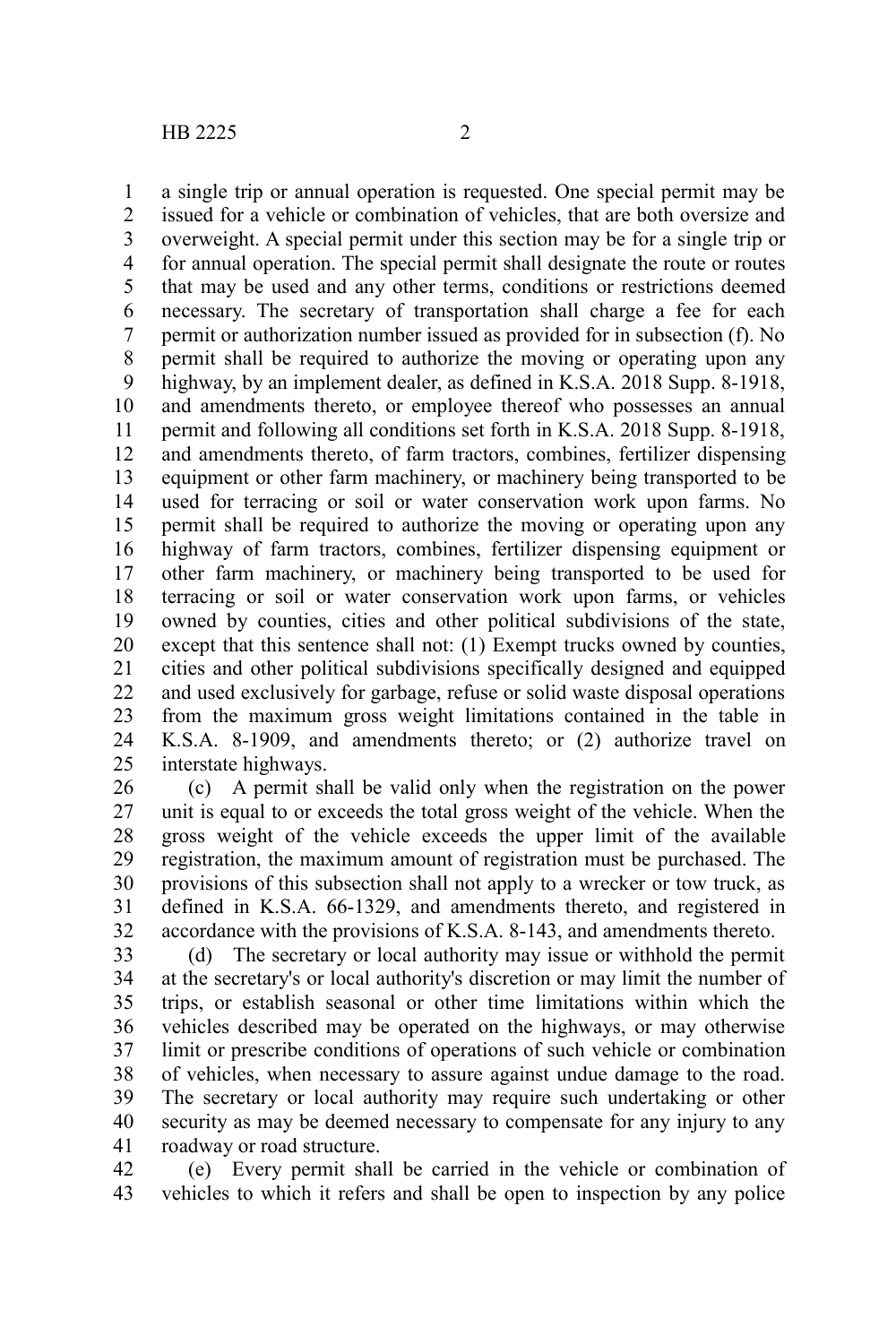officer or authorized agent of any authority granting the permit. It shall be 1

unlawful for any person to violate any of the terms or conditions of the special permit. 2 3

(f) The secretary of transportation shall charge and collect fees as follows: 4 5

(1) *Prior to January 1, 2020:* 6

7

*(A)* Twenty dollars for each single-trip permit;

 $\left(\frac{2}{2}\right)$  thirty dollars for each single-trip permit for a large structure, as defined by rules and regulations; 8 9

(3)*(C)* fifty dollars for each single-trip permit for a superload, as defined by rules and regulations; 10 11

 $(4)(D)$  twenty-five dollars for a five-year permit for vehicles authorized to move bales of hay under subsection (j) on noninterstate highways; 12 13 14

(5)*(E)* one hundred and fifty dollars for each annual permit; or

(6)*(F)* two thousand dollars per year for each qualified carrier company for special vehicle combination permits authorized under K.S.A. 8-1915, and amendments thereto, plus \$50 per year for each power unit operating under such annual permit. 16 17 18 19

20 21

15

*(2) On and after January 1, 2020:*

*(A) Forty dollars for each single-trip permit;*

*(B) sixty dollars for each single-trip permit for a large structure, as defined by rules and regulations;* 22 23

*(C) one hundred dollars for each single-trip permit for a superload, as defined by rules and regulations;* 24 25

*(D) twenty-five dollars for a five-year permit for vehicles authorized to move bales of hay under subsection (j) on noninterstate highways;* 26 27

28

*(E) two hundred fifty dollars for each annual permit; or*

*(F) two thousand dollars per year for each qualified carrier company for special vehicle combination permits authorized under K.S.A. 8-1915, and amendments thereto, plus \$50 per year for each power unit operating under such annual permit.* 29 30 31 32

No fees shall be charged for permits issued for vehicles owned by counties, cities and other political subdivisions of the state. All permit fees received under this section shall be remitted to the state treasurer in accordance with the provisions of K.S.A. 75-4215, and amendments thereto. Upon receipt of each such remittance, the state treasurer shall deposit the entire amount in the state treasury to the credit of the state highway fund. The secretary may adopt rules and regulations for payment and collection of all fees. The secretary may adopt rules and regulations implementing the provisions of this section to prescribe standards for any permit program to enhance highway safety. 33 34 35 36 37 38 39 40 41 42

(g) If any local authority does not desire to exercise the powers 43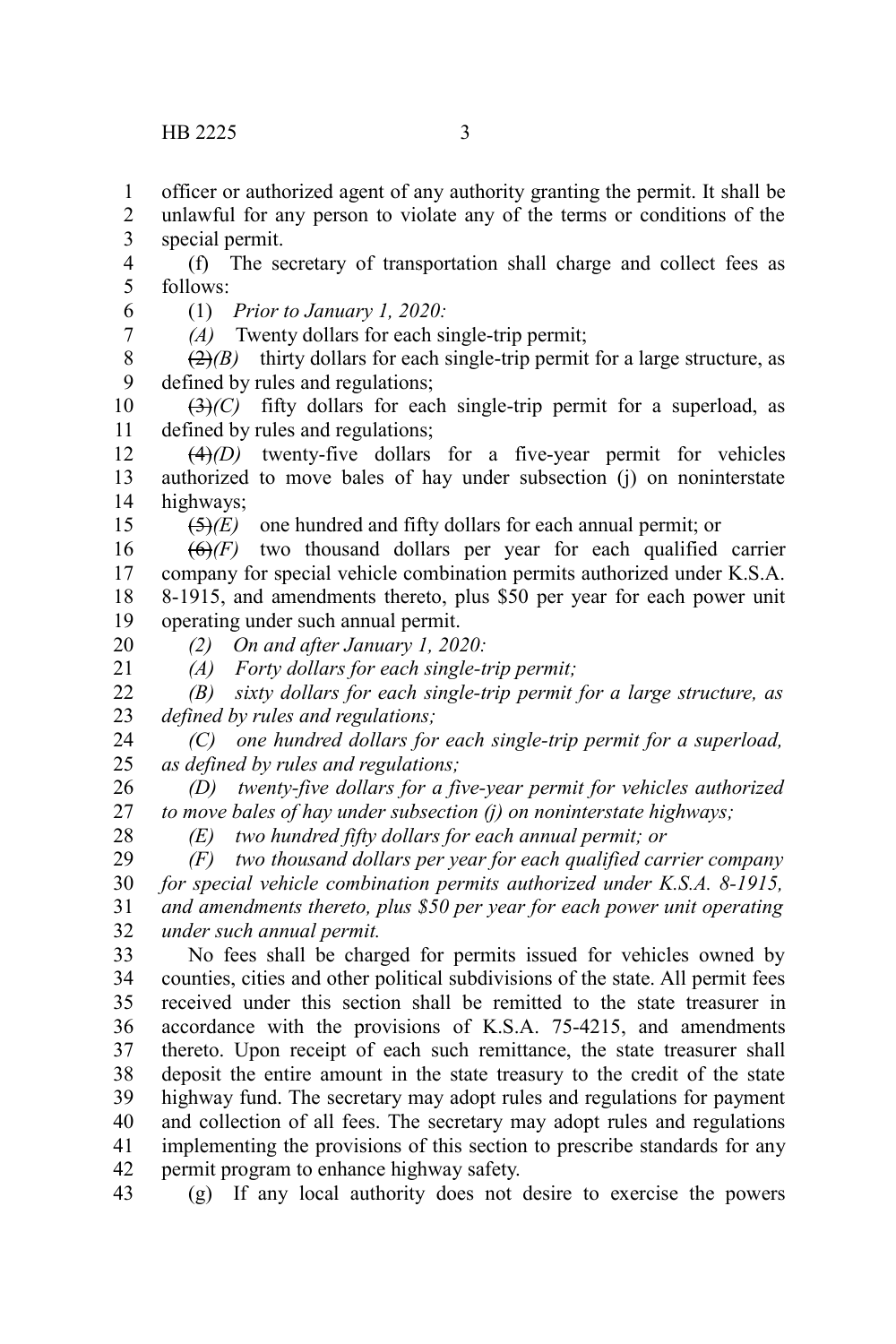conferred on it by this section to issue or deny permits then such a permit from the local authority shall not be required to operate any such vehicle or combination of vehicles on highways under the jurisdiction of such local authority, but in no event shall the jurisdiction of the local authority be construed as extending to any portion of any state highway, any city street designated by the secretary as a connecting link in the state highway system or any highway within the national system of interstate and defense highways, which highways and streets, for the purpose of this section, shall be under the jurisdiction of the secretary. 1 2 3 4 5 6 7 8 9

(h) A house trailer, manufactured home or mobile home which *that* exceeds the width as provided in subsection  $(a)$  of K.S.A. 8-1902 $(a)$ , and amendments thereto, may be moved on the highways of this state by obtaining a permit as provided in this section, if: 10 11 12 13

(1) The width of such house trailer, manufactured home or mobile home does not exceed  $16^{1/2}$  feet; 14 15

(2) the driver of the vehicle pulling the house trailer, manufactured home or mobile home has a valid driver's license; and 16 17

(3) the driver carries evidence that the house trailer, manufactured home or mobile home, and the vehicle pulling it, are covered by motor vehicle liability insurance with limits of not less than \$100,000 for injury to any one person, and \$300,000 for injury to persons in any one accident, and \$25,000 for injury to property. 18 19 20 21 22

For the purposes of this subsection, the terms "manufactured home" and "mobile home" shall have the meanings ascribed to them by K.S.A. 58-4202, and amendments thereto. 23 24 25

(i) Upon proper application stating the description and registration of each power unit, the secretary of transportation shall issue permits for a period, from May 1 to November 15, for custom combine operators to tow custom-combine equipment on a trailer within legal dimensions or a trailer especially designed for the transportation of combines or combine equipment at the rate of \$10 per power unit. Each application shall be accompanied by information as required by the secretary. The permit shall allow custom combine operators to haul two combine headers on designated interstate highways provided: 26 27 28 29 30 31 32 33 34

35

(1) The vehicle plus the load do not exceed 14 feet in width;

(2) the move is completed during the period beginning 30 minutes before sunrise and ending 30 minutes after sunset; and 36 37

38

(3) the vehicle plus the load are not overweight.

(j) Except as provided in paragraph  $(2)$  of subsection  $(d)$  of K.S.A. 8- $1902(d)(2)$ , and amendments thereto, a vehicle loaded with bales of hay which *that* exceeds the width as provided in subsection (a) of K.S.A. 8-1902*(a)*, and amendments thereto, may be moved on any highway designated as a part of the national network of highways by obtaining a 39 40 41 42 43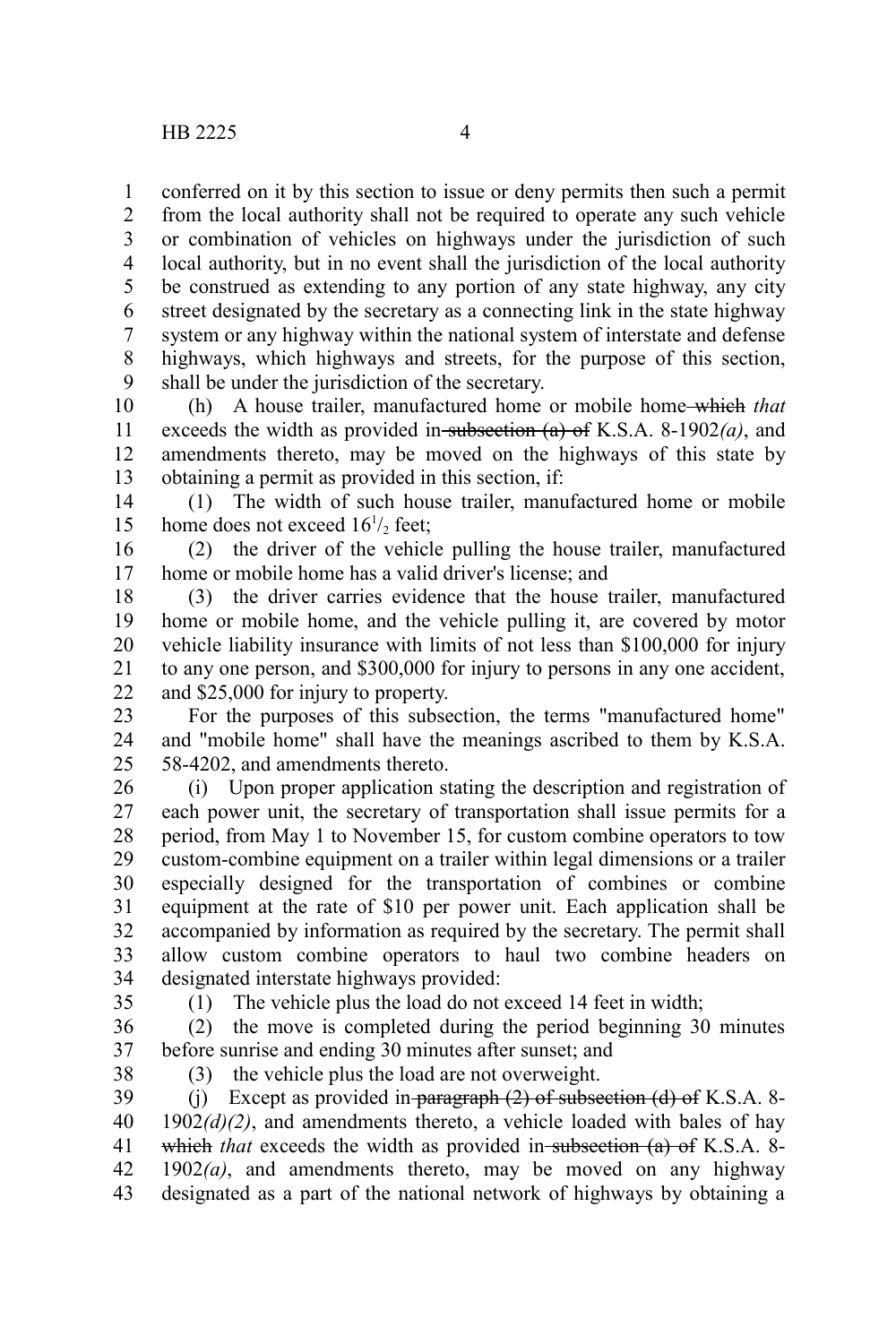permit as provided by this section, if: 1

2 3

(1) The vehicle plus the bales of hay do not exceed 12 feet in width; (2) the vehicle plus the bales of hay do not exceed the height authorized under K.S.A. 8-1904, and amendments thereto;

4

(3) the move is completed during the period beginning 30 minutes before sunrise and ending 30 minutes after sunset; 5 6

7

(4) the vehicle plus the load are not overweight; and

(5) the vehicle plus the load comply with the signing and marking requirements of paragraph (3) of subsection (d) of K.S.A. 8-1902*(d)(3)*, and amendments thereto. 8 9 10

(k) If it is determined by the secretary of transportation that a person has been granted a permit and has not complied with the applicable provisions of this section and the rules and regulations of the secretary of transportation relating thereto, the secretary may cancel the permit and may refuse to grant future permits to the individual. 11 12 13 14 15

(l) (1) Vehicles operating under the provisions of a permit issued under subsection (a), which *that* exceed the width limitations prescribed by K.S.A. 8-1902, and amendments thereto, or the length provisions in K.S.A. 8-1904, and amendments thereto, shall have a sign attached which *that* states "OVERSIZE LOAD" and the dimensions of the sign shall be a minimum of seven feet long and 18 inches high. Letters shall be a minimum of 10 inches high with a brush-stoke *stroke* of not less than  $1^2$ /<sub>5</sub> inches. The sign shall be readily visible from a distance of 500 feet and shall be removed when the vehicle or load no longer exceeds the legal width dimensions prescribed by K.S.A. 8-1902, and amendments thereto, or the length provisions in K.S.A. 8-1904, and amendments thereto. Each such vehicle shall be equipped with red flags on all four corners of the oversize load. 16 17 18 19 20 21 22 23 24 25 26 27 28

(2) Vehicles operating under the provision of a permit issued under subsection (a), which exceed the weight limitations of K.S.A. 8-1908 or 8- 1909, and amendments thereto, but do not exceed the width limitations prescribed by K.S.A. 8-1902, and amendments thereto, or the length provisions in K.S.A. 8-1904, and amendments thereto, shall not have a sign attached which states "OVERSIZE LOAD." 29 30 31 32 33 34

(m) (1) Vehicles operating under the provisions of a permit issued under subsection (a), which *that* exceed the width limitations prescribed by K.S.A. 8-1902, and amendments thereto, or the length provisions in K.S.A. 8-1904, and amendments thereto, shall not operate:  $\leftrightarrow$  *(A)* During the time period between 30 minutes after sunset to 30 minutes before sunrise, unless specifically authorized under another statute or regulation;  $(iii)$  *(B)* under conditions where visibility is less than  $\frac{1}{2}$  mile; or  $(iii)$  *(C)* when highway surfaces have ice or snow pack or drifting snow. 35 36 37 38 39 40 41 42

(2) Vehicles operating under the provisions of a permit issued under 43